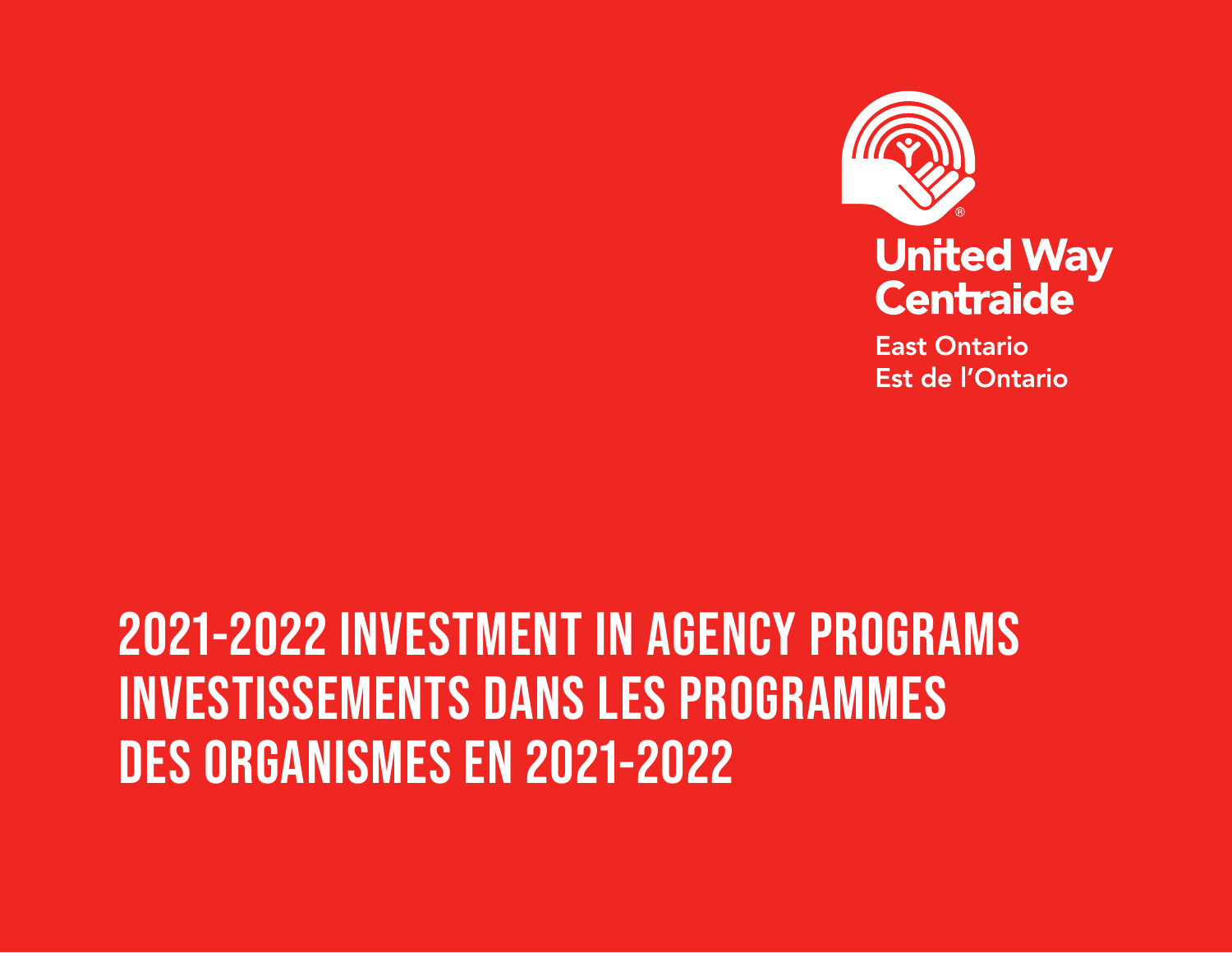# 2021-2022 INVESTMENT IN AGENCY PROGRAMS (UNAUDITED)

United Way East Ontario's investments in community programs, partnerships and projects within our community are listed below. This list encompasses all allocation payments during the fiscal period of April 1, 2021 to March 31, 2022.

# **COMMUNITY INVESTMENTS** INVESTISSEMENTS DANS LES PROGRAMMES DES ORGANISMES EN 2021-2022 (NON VÉRIFIÉS)

Les investissements de Centraide de l'Est de l'Ontario dans les programmes, les partenariats et les projets communautaires **COMMUNAUTAIRES CIBLÉS 2019-2020** sont indiqués ci-dessous. La liste englobe tous les paiements faits au cours de l'exercice, du 1er avril 2021 au 31 mars 2022.

### ORGANIZATION NAME/ORGANISME SAMOUNT/MONTANT SAMOUNT/MONTANT ORGANIZATION NAME/ORGANISME

| 55,000                                                                                        |
|-----------------------------------------------------------------------------------------------|
| 10,825                                                                                        |
| 20,334                                                                                        |
| 92,983                                                                                        |
| Banque Alimentaire Bons Voisins/<br>6,000                                                     |
| Banque Alimentaire Centrale de Hawkesbury/                                                    |
| Big Brothers Big Sisters Ottawa/<br>142,548                                                   |
|                                                                                               |
| 310,776                                                                                       |
| Canadian Mental Health Association<br>/L'Association Canadienne pour la Sante Mentale-Filiale |
| Carlington Community Health Centre /                                                          |
|                                                                                               |
| 48,000                                                                                        |

| Centre de Ressources Communautaires de la Basse-Ville Inc. /    |         |
|-----------------------------------------------------------------|---------|
|                                                                 | 60,353  |
| Centre d'Education Financiere EBO (Entraide Budgetaire Ottawa)  | 51,632  |
| Centre Novas - Calacs Francophone de Prescott-Russell           | 5,000   |
|                                                                 | 69,120  |
| Children's Hospital of Eastern Ontario Research Institute Inc./ |         |
| Institut de Recherche de l'Hopital pour Enfants de l'Est Inc.   | 75,000  |
|                                                                 | 27,781  |
|                                                                 | 25,000  |
| Counselling and Family Service Ottawa/                          |         |
|                                                                 | 72,000  |
|                                                                 | 34,770  |
|                                                                 | 117,239 |
|                                                                 | 35,000  |
| Family and Children's Services of Renfrew County                | 25,500  |
|                                                                 | 188,413 |
| Groupe Action pour l'Enfant,                                    |         |
| la Famille et la Communaute de Prescott-Russell  10,000         |         |